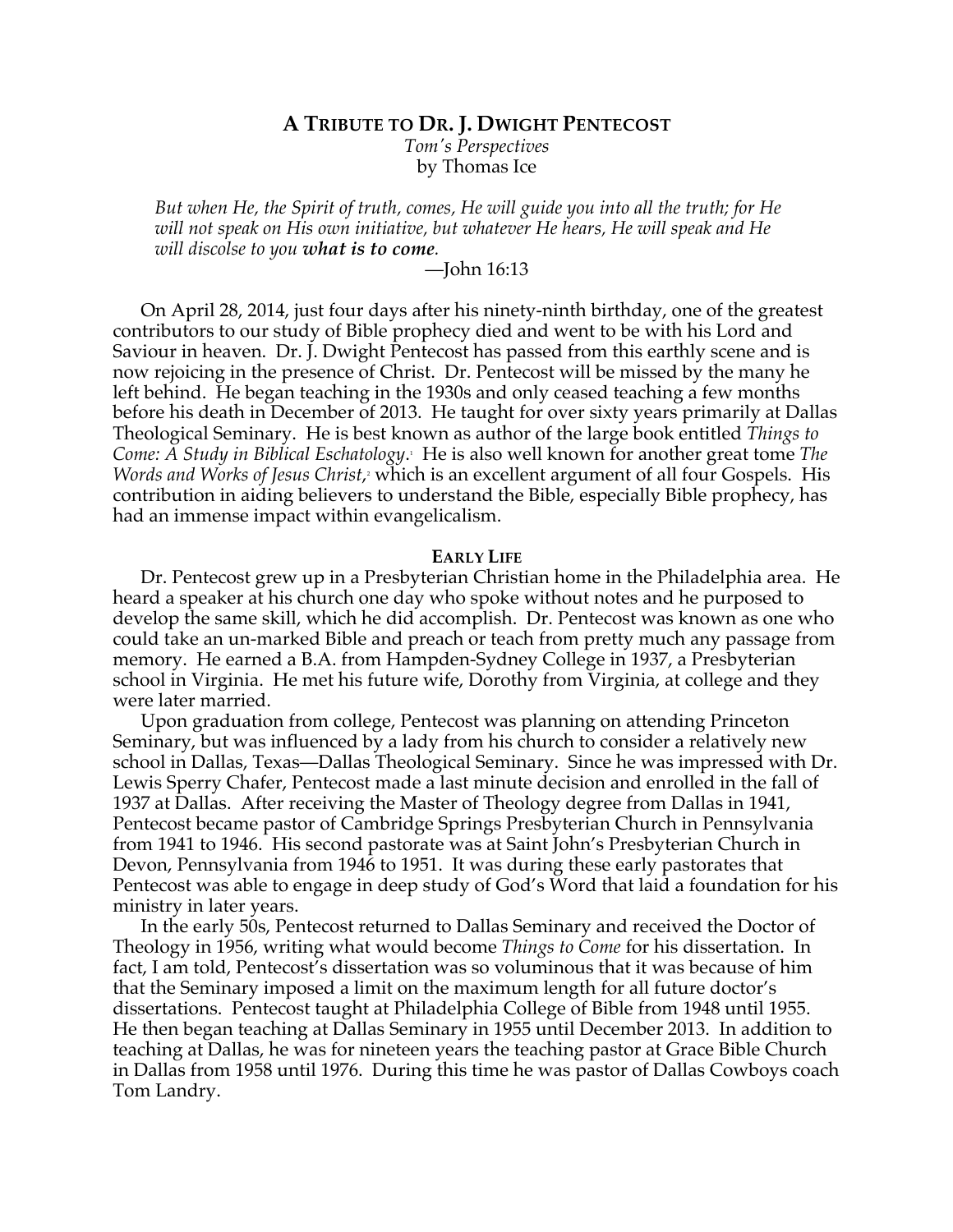#### **HIS IMPACT**

I always used to describe Dr. Pentecost as someone who knew the Bible so well that you could wake him up at 3:00 a.m. and ask him about some obscure Old Testament passage and he could tell you what it meant in its context. I really have not know anyone who knew the Bible so well as Dr. Pentecost. Pentecost was renowned in the area of Bible prophecy. I have said for years that to get a really good grasp of Bible prophecy, all one has to do is know the whole Bible, because understanding prophecy starts with knowing the facts of Scripture. This is why *Things to Come* was such a great work, because Dr. Pentecost dealt with the totality of the Bible when he summarized all the aspects of Bible prophecy in that book. *Things to Come* was the first academic book I ever purchased for my library back in the early 70s. It very well could be the most extensive book ever produced in the English language on Bible prophecy from a dispensational, premillennial perspective next to George N. H. Peter's three-volume work *The Theocratic Kingdom*. 3

I once ask Hal Lindsey what motivated him to write *The Late Great Planet Earth*.<sup>4</sup> He said, in the late sixties he worked for Campus Crusade for Christ on the UCLA campus and would often speak on Bible prophecy, because he thought it was the best way to get your foot in the door to win people to Christ. Often after he spoke on prophecy people would ask him if he could recommend a book where they could learn more. He always recommended Pentecost's *Things to Come*. Later many would get back with him and want something less academic and shorter, which is why he decided to write *The Late Great Planet Earth*. Pentecost was the standard in those days for those who wanted to learn more about what the Bible teaches concerning almost every area of Bible prophecy and it is still the standard fifty years later.

Dr. Pentecost is one of the reasons why I wanted to go to Dallas Seminary and when I took him for a class he never disappointed. Even though he was on the shy side in his personality, he always showed an interest in his students that he taught. One day when I was a student at Dallas in the late 70s, I was working for the Seminary shop. That day I was taking up the old carpet in an elevator and putting down some new. Dr. Pentecost happened to walk by and he spent about forty-five minutes just talking to me. Of course, I took hold of the opportunity to ask him many different Bible and theological questions, in addition to some of the personal talk we engaged in. I do not ever recall any other professor at the Seminary taking time to talk with me like Dr. Pentecost did.

One of my fondest memories was a class I took with Dr. Pentecost entitled "Dispensational Problems in Matthew." There were only about five of us in that class. We had a wonderful time going through Matthew and dealing with theological issues relating to dispensationalism. In those days, Dallas students were required to wear a coat and tie to class. The Seminary had a second-hand clothing shop called "New-to-You" for students, (an all male student body in those days), who could not afford new suits. My wife oversaw this ministry where people would donate used clothing and suits. One day she brought home a nearly new pink suit that fit me perfectly. I had a pink shirt and tie and wore it to school. I thought I would never hear the last of it when Dr. Pentecost saw me in it and accused me of being a Southern Baptist Evangelist. I told him that I still needed some white shoes and it would be perfect. He loved to joust with his students in this way.

### **HIS CONTRIBUTION**